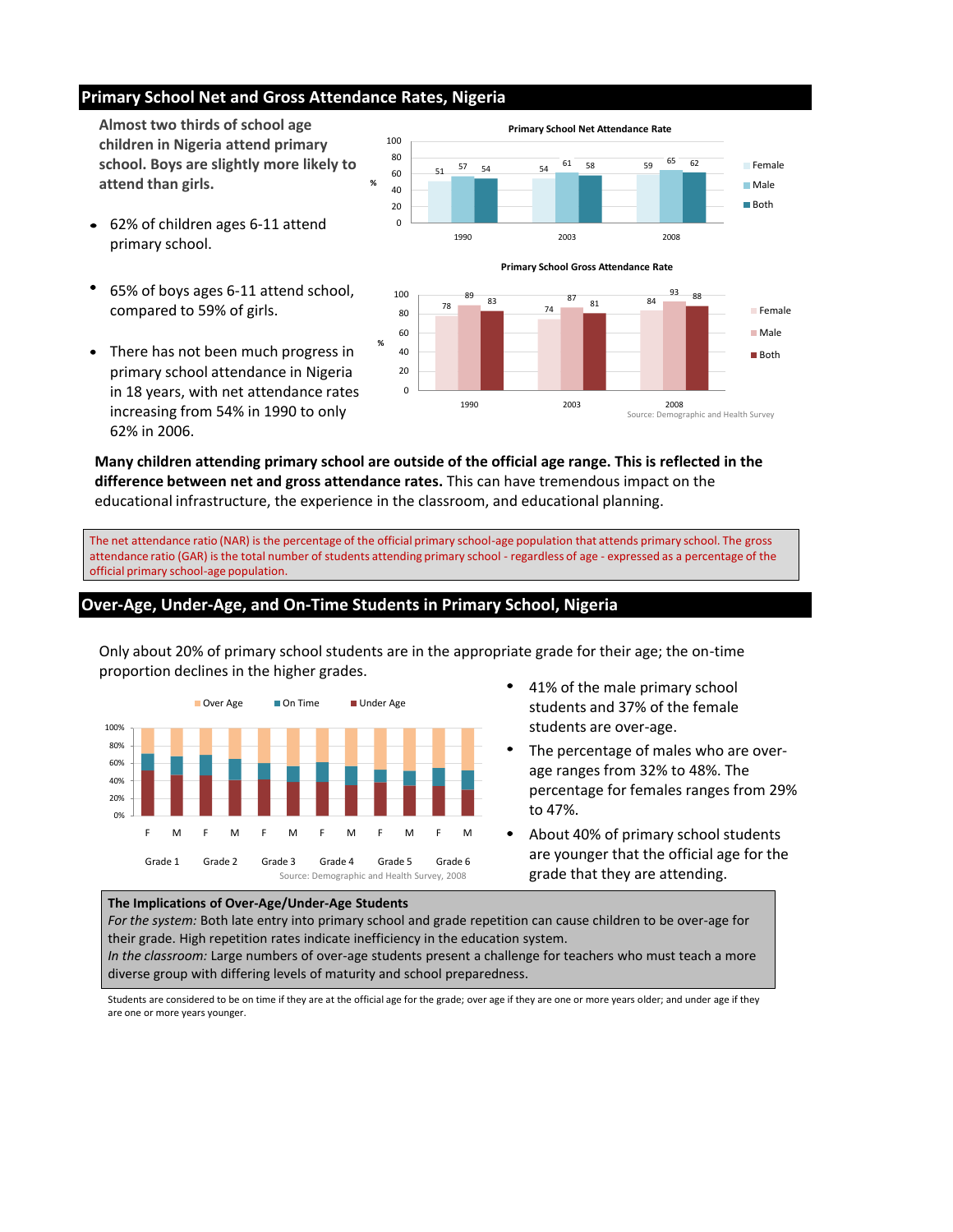## **Primary School Net Attendance Rate in Urban and Rural Areas, Nigeria**

### **Primary School Net Attendace Rate by Region, Nigeria**

**Children in urban areas are more** 

**likely to attend school than children** 

• In urban areas, 74% of children of primary school age attend school, compared to 57% in rural areas.

**in rural areas.**



**Primary School Net Attendance Rate**

**There are large regional disparities in primary school attendance in Nigeria.**



Source: Demographic and Health Survey, 2008

- Source: Demographic and Health Survey, 2008
- Gender disparity appears to be slightly higher in rural areas than in urban areas.

- Primary net attendance is highest in the South East region (81%);  $\bullet$ attendance is lowest in the North West region (43%).
- Gender disparity is lowest in the South South region and highest in the North West region.
- In 2 of the 6 regions, less than a half of children of primary school age attends school.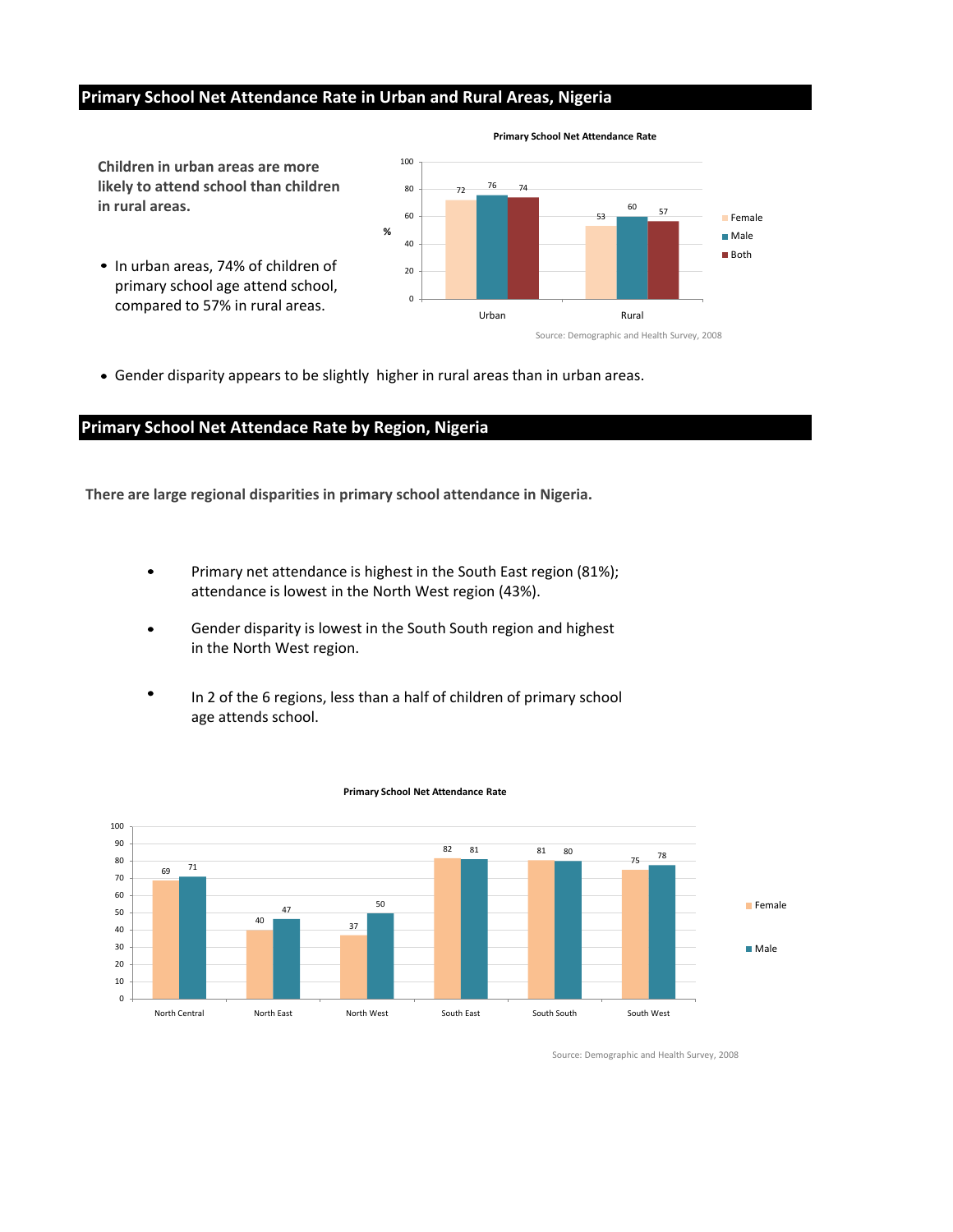### **Secondary School Net and Gross Attendance Rates, Nigeria**

# **Secondary School Net Attendance Rate in Urban and Rural Areas, Nigeria**

**Less than a half of secondary school age youth attends school. Males are slightly more likely to attend than females.**





Source: Demographic and Health Survey



#### **Secondary School Net Attendance Rate in Urban and Rural Areas**



Source: Demographic and Health Survey, 2008

**There are more youth attending secondary school in urban areas as compared to rural areas.**

- 49% of youth ages 12-17 attend  $\bullet$ secondary school.
- 51% of males ages 12-17 attend school,  $\bullet$ compared to 46% of females.
- Students over or under the official  $\bullet$ secondary school age range make up 24% of the secondary school age population.
- Secondary school net attendance rates  $\bullet$ gradually increased in 18 years from 20% in 1990 to 49% in 2008.

- In urban areas, 64% of children of  $\bullet$ secondary school age attend school, compared to 41% in rural areas.
- Gender disparity in favor of  $\bullet$ males appears to be higher in rural areas than in urban areas.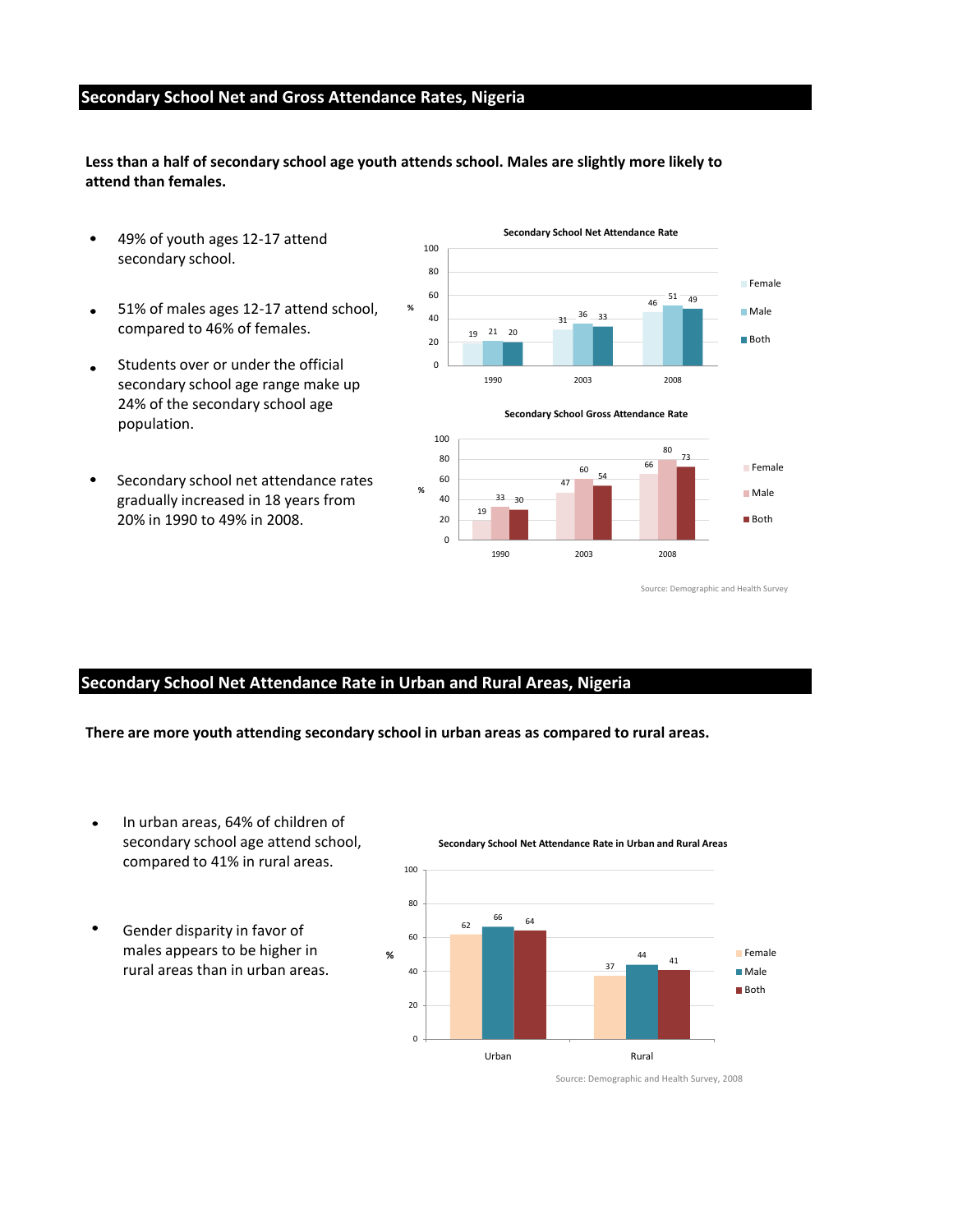## **Secondary School Net Attendace Rate by Region, Nigeria**

# **School Attendance by Age and Sex, Nigeria**

### **Repetition, Dropout, and Promotion Rates by Grade, Nigeria**





Secondary net attendance is highest in the South West region (69%); attendance is lowest in the North East region (25%).

Gender disparity is highest in the North West region and lowest in the South West region.

- Repetition rate ranges from 2% in grade 1 of secondary school to 15% in grade 6 of secondary  $\bullet$ school.
	-
- Dropout rate is highest in grade 6 of primary school (12%) and lowest in grade 2 of primary school (0%).

Source: Demographic and Health Survey, 2008

- The percentage of males attending school is higher than females at every grade.
- For both females and males the highest attendance rate is at age 10, 75% and 81% respectively.



**Secondary School Net Attendance Rate**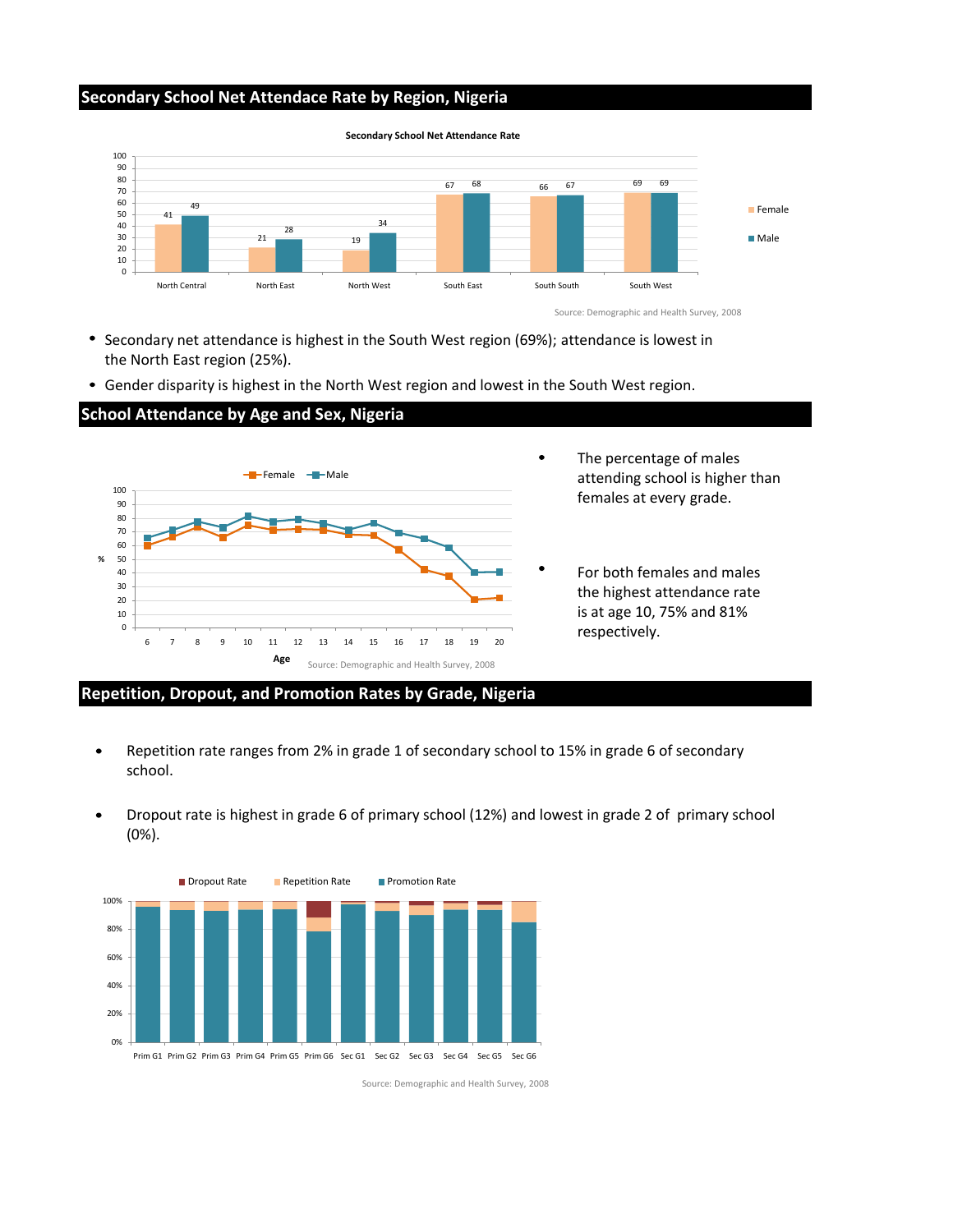# **Primary School Completion Rates, Nigeria**

### **Educational Attainment, Nigeria**

- Primary school completion rates decreased from 88% in 2003 to 71% in 2008.
- The probability of completing primary school is higher in urban than rural areas and does seem to be correlated with the wealth of the student's household.

| 25  | $8\phantom{1}$<br>9 |             |                 | 46             |                |                     | 11              | 15-19     | 11<br>$1^{\circ}$                |                     |                 | 55             |                | 9  |                 | 10<br>15             |
|-----|---------------------|-------------|-----------------|----------------|----------------|---------------------|-----------------|-----------|----------------------------------|---------------------|-----------------|----------------|----------------|----|-----------------|----------------------|
| 30  | 4                   | 12          | 17              |                | 27             |                     | 10 <sup>°</sup> | $20 - 24$ | 13                               |                     | 35              |                |                | 25 | 9               | 3 <br>15             |
| 34  | 5 <sup>1</sup>      | 16          |                 | 11             | 22             |                     | 13              | 25-29     | 19                               |                     | 33              |                | 13             | 14 |                 | 19<br>3 <sup>1</sup> |
| 38  |                     | 6           | 17              | 9              | 18             |                     | 12 <sup>7</sup> | 30-34     | 19                               |                     | 29              |                | 11             | 16 | $\vert 4 \vert$ | 21                   |
| 38  |                     | $7^{\circ}$ | 20              | 9 <sup>°</sup> |                | 16                  | 11              | 35-39     | 18                               |                     | 27              |                | 10             | 20 | 4               | 21                   |
|     | 47                  |             | 6               | $17$           | 7 <sup>7</sup> | 13                  | 10 <sup>°</sup> | 40-44     | 17                               |                     | 24              | $\bf 8$        | 20             |    | 5 <sup>1</sup>  | 26                   |
|     | 55                  |             | $7\overline{ }$ | 17             |                | 4<br>8 <sup>°</sup> | 8 <sup>°</sup>  | 45-49     | 18                               |                     | 19              | 8 <sup>°</sup> | 21             | 4  |                 | 29                   |
|     | 64                  |             |                 | $8\phantom{1}$ | 16             |                     |                 | 50-54     | 14                               | $12\,$              | $\vert 4 \vert$ | 24             | 6              |    |                 | 40                   |
|     | 66                  |             |                 | 10             |                | 16                  |                 | 55-59     | 12                               | 4<br>9 <sup>°</sup> | 24              |                | 7 <sup>7</sup> |    | 45              |                      |
|     | 73                  |             |                 |                | 9              | 11                  | $232$           | 60-64     | $\overline{7}$<br>8 <sup>°</sup> | 3                   | 22              | $7^{\circ}$    |                |    | 53              |                      |
|     |                     | 84          |                 |                |                | 6 <sup>1</sup>      | $7 \t11$        | $65+$     |                                  | $17$                | 8               |                |                | 64 |                 |                      |
| 100 | 80                  | 60          |                 | 40             | 20             |                     | $\mathbf 0$     |           | $\mathbf 0$                      | 20                  |                 | 40             |                | 60 |                 | 80<br>100            |

- Among the population aged 15 years old and above, 27% of men and 43% of women have no education.  $\bullet$
- 15% of men and 25% of women who are 15-19 year old have never attended school. $\bullet$
- Only 10% of the population aged 15 years old and above have post-secondary education.  $\bullet$

|                   | Female              |                      | <b>Male</b>       |                     |                      |  |  |  |  |  |
|-------------------|---------------------|----------------------|-------------------|---------------------|----------------------|--|--|--|--|--|
| Post-secondary    | Secondary completed | Secondary Incomplete | Post-secondary    | Secondary completed | Secondary Incomplete |  |  |  |  |  |
| Primary completed | Primary incomplete  | No Schooling         | Primary completed | Primary incomplete  | No Schooling         |  |  |  |  |  |



 $\bullet$ 

Source: Demographic and Health Survey, 2008

**Males appear to be better educated than women across all age groups.**

The primary school completion rate is the total number of students attending the last grade of primary school - regardless of age expressed as a percentage of the official last grade of primary school-age population.